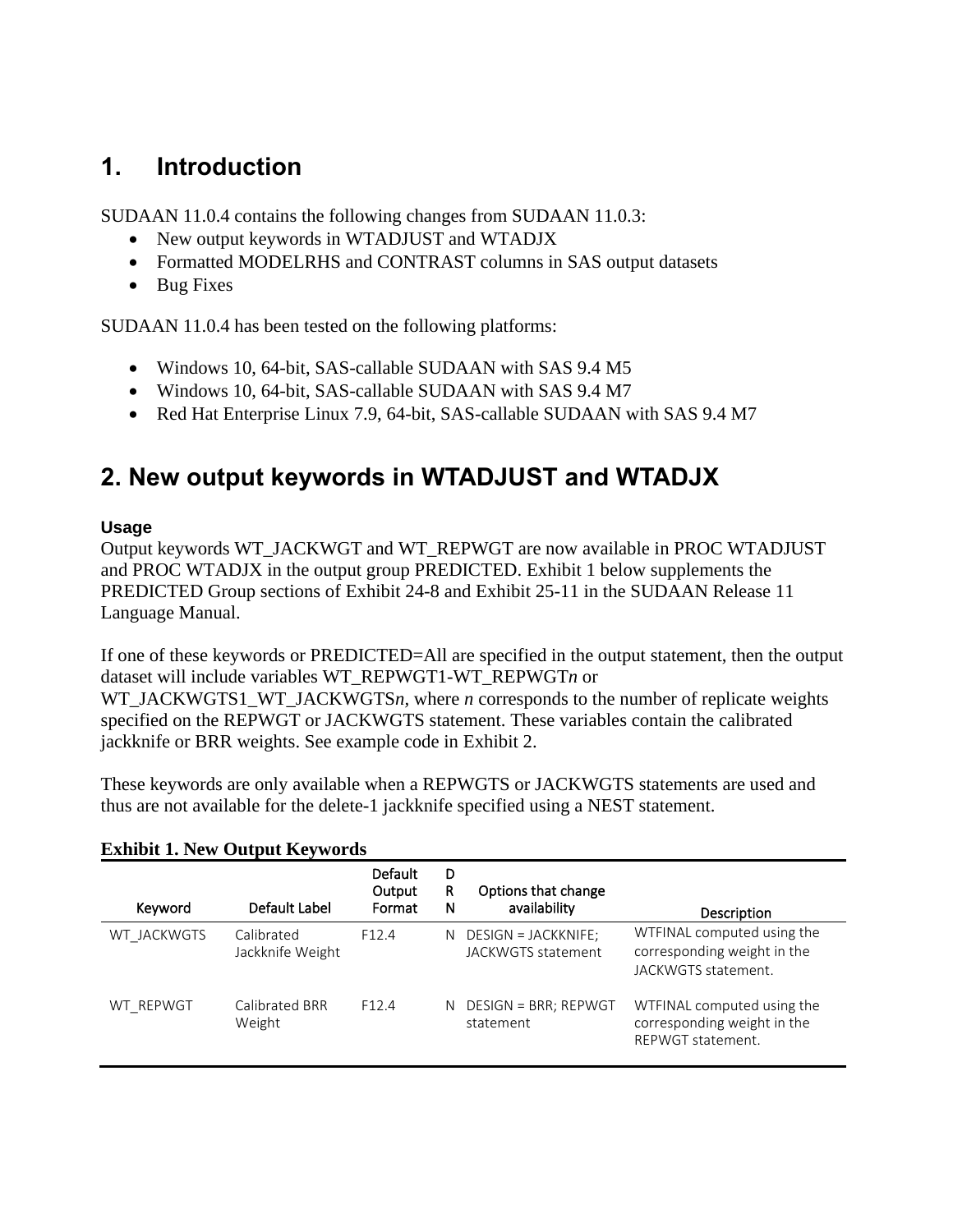Exhibit 2. Sample statements that produce new output

output idvar adjfactor wtfinal wt repwgt/ filename=calibrated1 replace; output / predicted=ALL filename=calibrated2 replace;

**Impacted Procedures**

WTADJUST, WTADJX

### **Impacted Statistics**

None

# **3. MODELRHS and CONTRAST columns in output datasets**

MODELRHS and CONTRAST columns in output datasets now contain formatted values similar to PRINT output. These are descriptive columns that accompany the output keywords in output groups BETAS and TESTS. Instead of a numeric index, MODELRHS and CONTRAST columns contain informative labels based on variable and value labels. For example:

Exhibit 3. Sample statements for which outputs have changed:

```
output / tests = default filename = tests replace;
output beta/ filename = beta replace;
```
#### Exhibit 4. Sample outputs:

|                  |                |              | Obs PROCNUM MODELNO CONTRAST      |                           | DF | <b>WALDF</b> | WALDP  |  |
|------------------|----------------|--------------|-----------------------------------|---------------------------|----|--------------|--------|--|
| 1                | 4              |              | 1 OVERALL MODEL                   |                           | 2  | 4267.39      | 0.0000 |  |
| 2                | 4              |              |                                   | 1 MODEL MINUS INTERCEPT 1 |    | 17.84        | 0.0001 |  |
| 3                | 4              |              | 1 INTERCEPT                       |                           | ٠  |              |        |  |
| $\boldsymbol{4}$ | $\overline{4}$ |              | 1 HSSEX                           |                           | 1  | 17.84        | 0.0001 |  |
|                  |                |              | Obs PROCNUM MODELNO MODELRHS BETA |                           |    |              |        |  |
| 1                | 4              |              | Intercept                         | 2.42                      |    |              |        |  |
| $\mathbf{2}$     | $\overline{4}$ |              | Sex:Male                          | $-0.08$                   |    |              |        |  |
| 3                | $\overline{4}$ | $\mathbf{1}$ | Sex:Female                        | 0.00                      |    |              |        |  |
|                  |                |              |                                   |                           |    |              |        |  |

Exhibit 5. Sample outputs prior to 11.0.4:

| <b>Obs</b> | <b>PROCNUM</b> | MODELNO CONTRAST | DF | WALDF   | WALDP  |
|------------|----------------|------------------|----|---------|--------|
|            |                |                  |    | 4267.39 | 0.0000 |
|            |                |                  |    | 17.84   | 0.0001 |